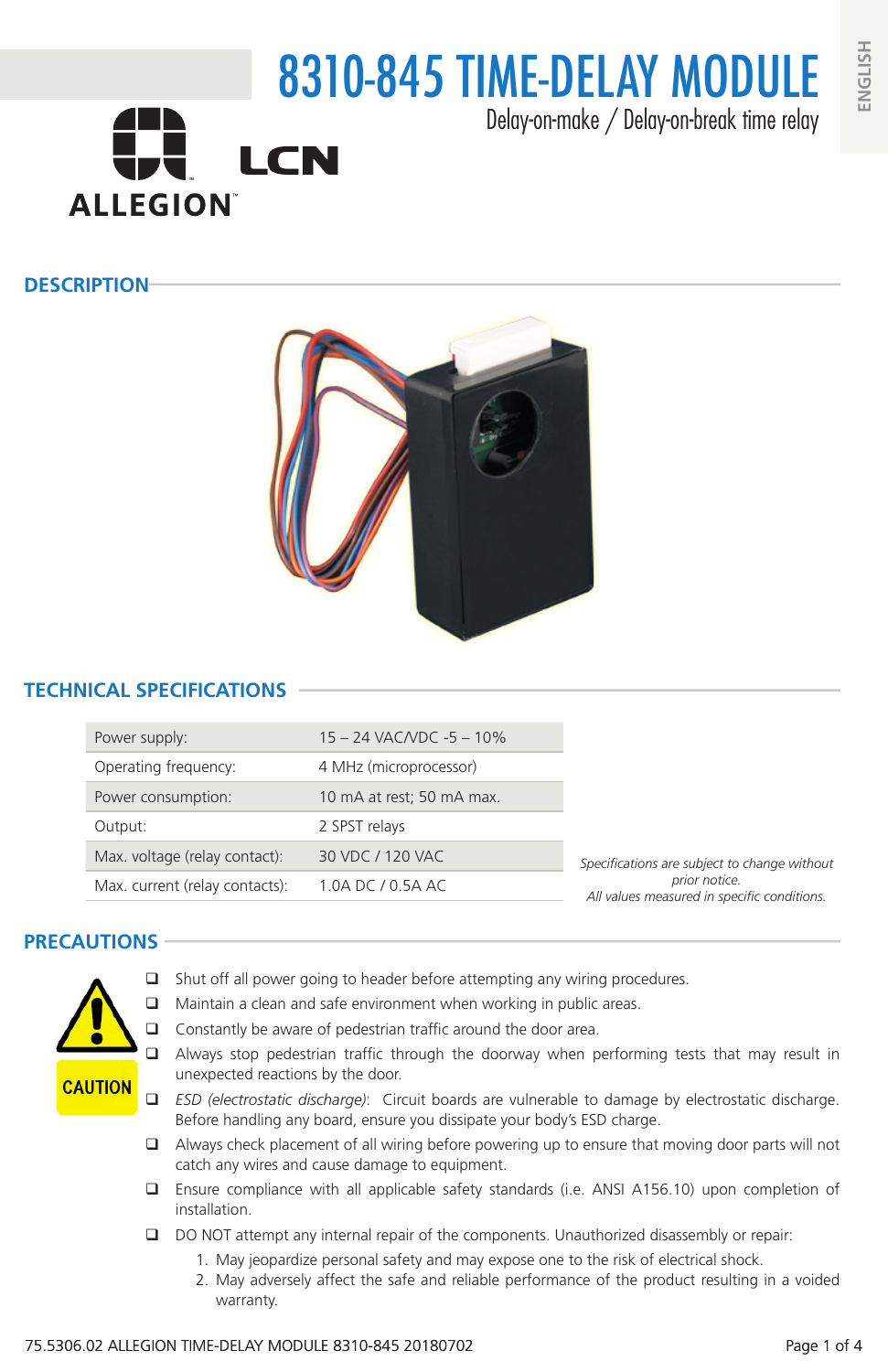# WIRING



# ELECTRICAL INSTALLATION

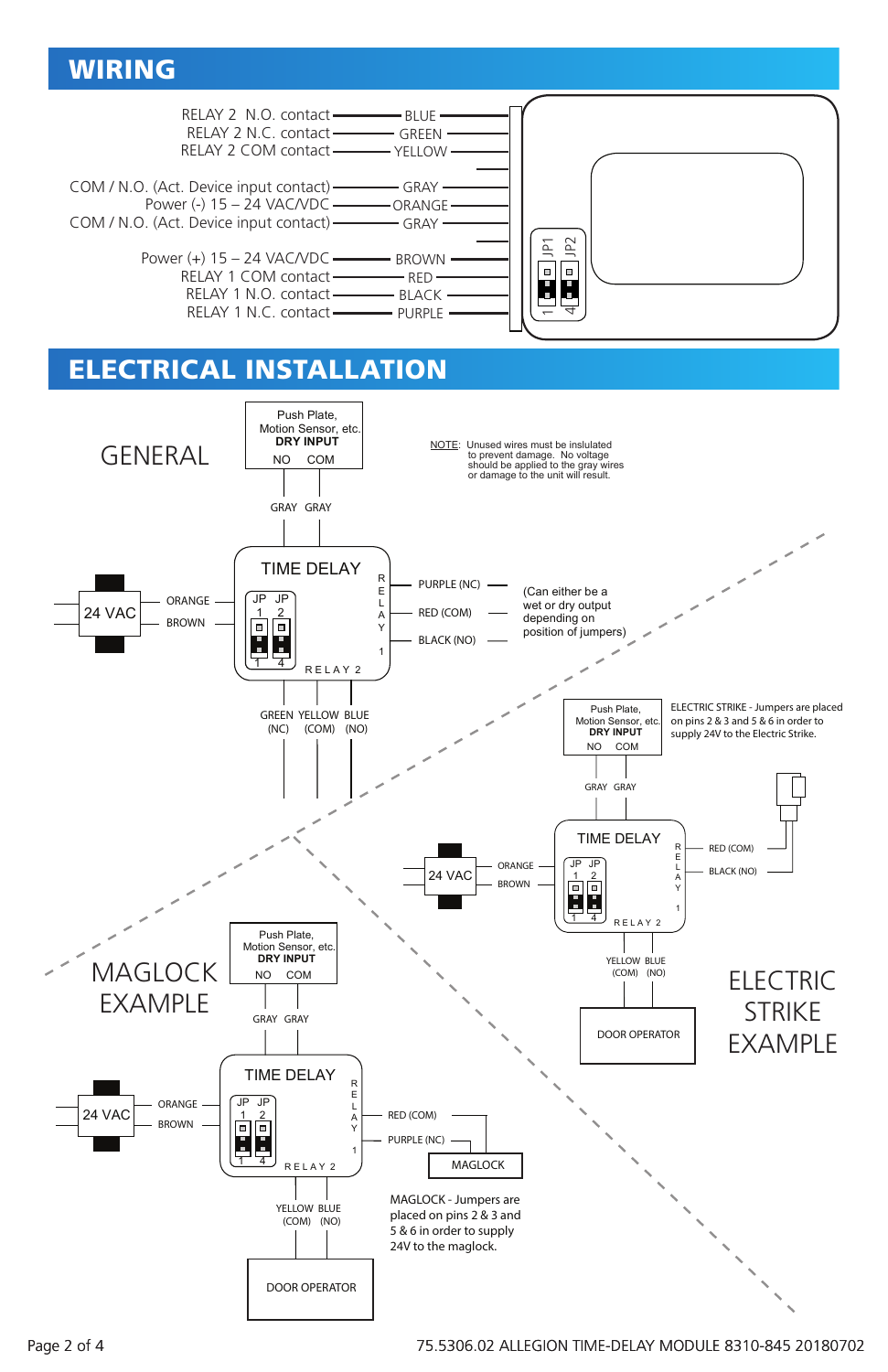# MODULE SETTINGS

JUMPER SETTINGS: choice of wet or dry output for RELAY 1

DRY (no voltage/current supplied by time delay) = both jumpers on left and middle pins WET (voltage/current supplied by time delay) = both jumpers on right and middle pins *supplied voltage = input voltage*



DIP SWITCH SETTINGS: hold-open time delay



WET OUTPUT ON RELAY 1



#### RELAY 1:

Adjustable from 0 to 7 seconds; red LED on for duration of time delay set on RELAY 1; independent of time delay set on RELAY 1, RELAY 2 activates 0.5 or 1.5 seconds after RELAY 1 begins.

| <b>TIME</b><br><b>DELAY</b><br>(sec) | DIP <sub>1</sub><br>$(1$ sec $)$ | DIP <sub>2</sub><br>$(2 \text{ sec})$ | DIP <sub>3</sub><br>(4 sec) |
|--------------------------------------|----------------------------------|---------------------------------------|-----------------------------|
|                                      | ON                               | OFF                                   | OFF                         |
| 2                                    | OFF                              | ON                                    | OFF                         |
| 3                                    | ON                               | ON                                    | OFF                         |
| $\overline{4}$                       | OFF                              | OFF                                   | ON                          |
| 5                                    | ON                               | OFF                                   | ON                          |
| 6                                    | OFF                              | ON                                    | ON                          |
|                                      | ON                               | ΟN                                    | ΟN                          |

RELAY 2:

Time delay set to RELAY 2 is the hold open time delay Time delay between for the door; adjustable from 0 to 15 seconds; green LED indicates RELAY 2 is active and sending signal to door control to hold door open.

| <b>TIME</b><br><b>DELAY</b><br>(sec) | DIP <sub>4</sub><br>(1 sec) | DIP <sub>5</sub><br>(2 sec) | DIP <sub>6</sub><br>(4 sec) | DIP <sub>7</sub><br>(8 sec) |
|--------------------------------------|-----------------------------|-----------------------------|-----------------------------|-----------------------------|
| 1                                    | ON                          | OFF                         | OFF                         | OFF                         |
| 2                                    | OFF                         | ON                          | OFF                         | OFF                         |
| 3                                    | ON                          | ON                          | OFF                         | OFF                         |
| 4                                    | OFF                         | OFF                         | ON                          | OFF                         |
| 5                                    | ON                          | OFF                         | ON                          | OFF                         |
| 6                                    | <b>OFF</b>                  | ON                          | ON                          | OFF                         |
| 7                                    | ON                          | ON                          | ON                          | OFF                         |
| 8                                    | OFF                         | OFF                         | OFF                         | ON                          |
| 9                                    | ON                          | OFF                         | OFF                         | ON                          |
| 10                                   | OFF                         | ON                          | OFF                         | ON                          |
| 11                                   | ON                          | ON                          | OFF                         | ON                          |
| 12                                   | OFF                         | OFF                         | ON                          | ON                          |
| 13                                   | ON                          | OFF                         | ON                          | ON                          |
| 14                                   | OFF                         | ON                          | ON                          | ON                          |
| 15                                   | ON                          | ON                          | ON                          | ON                          |

#### DELAY OPTION:

Relay 1 being activated and Relay 2 being activated.

| <b>TIME</b><br><b>DELAY</b><br>(sec) | DIP 8 |
|--------------------------------------|-------|
| 0.5                                  | OFF   |
| 15                                   | ΟN    |